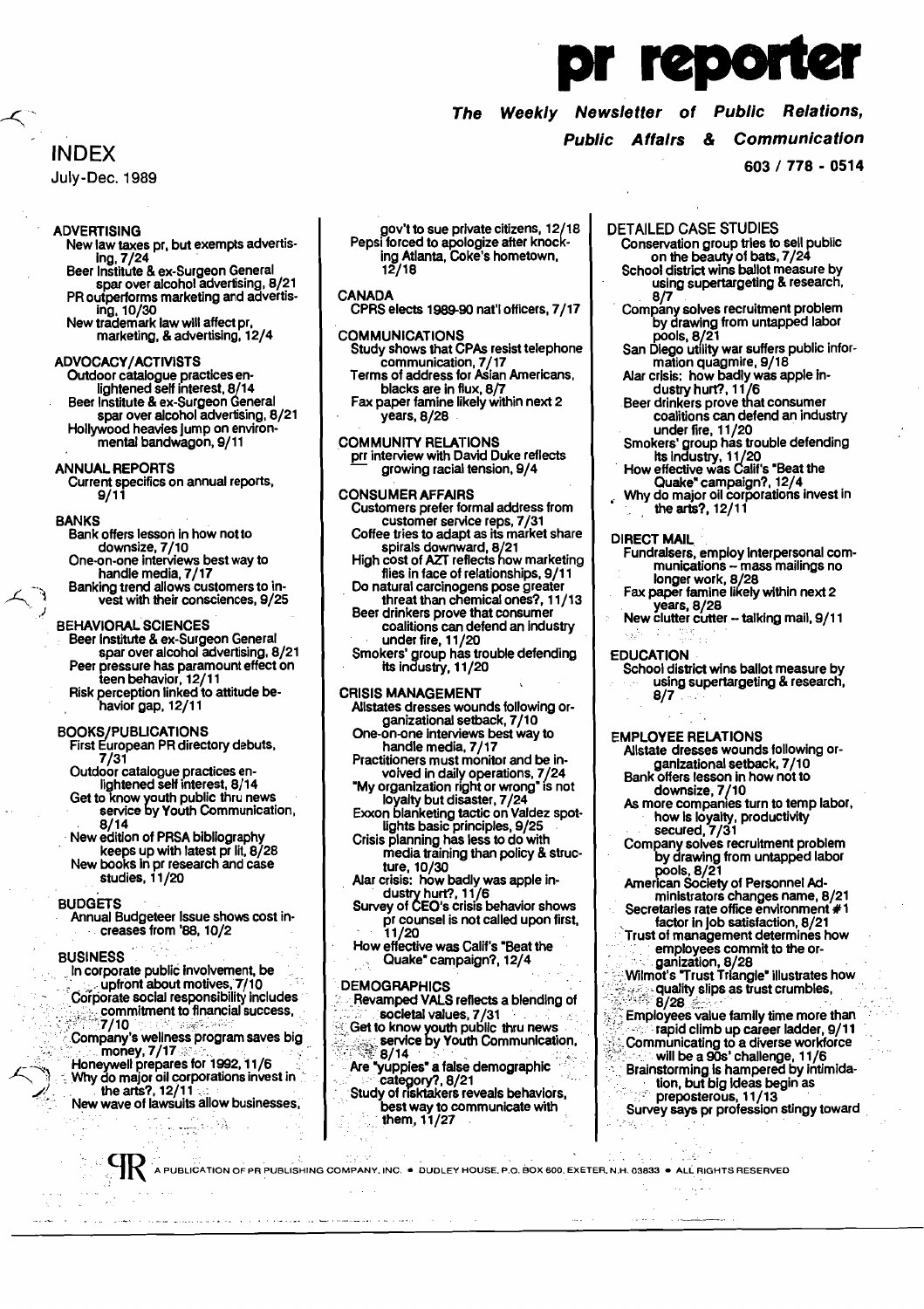pregnant employees, 11/13 Flexible work schedules take root as execs acknowledge changing workforce, 11/27

### ENVIRONMENT

Hollywood heavies jump on environmental bandwagon, 9/11 Exxon blanketing tactic on Valdez spot lights basic principles, 9/25

### ETHICS

Survey evaluates ethical standards of various professions, 8/14 Exxon blanketing tactic on Valdez spot lights basic principles, 9/25

### FORECASTING

- Ralph Frede forecasts changes ahead for pr, 9/18 '
- Big changes ahead for healthcare industry, 10/30
- Communicating to a diverse workforce will be a 90s' challenge, 11/6

### **FUNDRAISING**

- Fundralsers, employ Interpersonal communications - mass mailings no longer work, 8/28
- Retiring nonprofit vp-pa says practitioners must not forgel tundraislng, 9/18 American Red Cross merges tundrais-
- Ing and communications departments, 9/25

### GENDER ISSUES

Gender differences In leadership, 8/7 . Why do women In pr make less?, 12/4

### GOVERNMENT

- New law taxes pr, but exempts advertislng, 7/24
- School district wins ballot measure by using supertargeting & research, 8/7
- First Amendment Congress scopes privacy issues, 8/21
- Food & agricultural issues related to pr are subject of public hearing, 10/23
- New trademark law will affect pr, marketing, & advertising, 12/4

### **HEALTHCARE**

- Company's wellness program saves big money, 7/17
- High cost of AZT reflects how marketing flies in face of relationships, 9/11 American Red Cross merges fundrais- .
- ing and communications depart . ments, 9/25
- Big changes ahead for healthcare industry, 10/30
- Nursing home chain puts seniors to work as Dial-a-Santas, 12/18

### **HOSPITALS**

Big changes ahead for healthcare industry, 10/30

## INTERNATIONAL PUBUC RELATIONS '.' .Chinese Gov't in pr effort to clean up . . . .. Image after Belling massacre, 8/14 Int'l trade expert explains status of us in .' relation to other countries, 11/6

Honeywell prepares for 1992, 11/6 European Community spawns new, exclusive vocabulary, 12/4

### ISSUE MANAGEMENT/ANTICIPATION Practitioners must monitor and be in-

volved in daily operations, 7/24 "My organization right or wrong" is not loyalty but disaster, 7/24 Certain media seem to incite violence

among teens, 11/27

### JOURNAUSM Radio talk show hosts are influencing

- public opinion, 10/23 Radio talk show hosts form nationwide association, 10/23
- Newspaper publisher says journalists should withold opinion on issues, 10/23

### LANGUAGE

- 20th century name trends, 7/17 More and more savings & loans are dropping S&L from their names, 7/31
- Terms of address for Asian Americans, blacks are in flux, 8/7 European Community spawns new, ex-
- clusive vocabulary, 12/4

### MANAGEMENT

- As more companies turn to temp labor, how is loyalty, productivity secured, 7/31
- Gender differences in leadership styles, 8/7
- Secretaries rate office environment #1 factor In job satisfaction, 8/21
- Trust of management determines how employees commit to the organlzation, 8/28
- Wilmot's "Trust Triangle" Illustrates how quality slips as trust crumbles,
- 8/28 Communicating to a diverse workforce will be a 90s' challenge, 11/6
- Brainstorming Is hampered by Intimidation, but big Ideas begin as preposterous, 11/13
- Flexible work schedules take root as execs acknowledge changing workforce, 11/27

### MARKETING

- Revamped VALS reflects a blending of societal values, 7/31 .
- Get to know youth public thru news . service by Youth Communication, 8/14
- Coffee tries to adapt as its market share

spirals downward, 8/21 •High cost of AIr reflects how marketing flies in face of relationships, 9/11

- .Telephone technology is progressing beyond mere marketing realm,<br>9/25
- PR outperforms marketing and advertis-
- lng, 10/30 ,,' ." New trademark law will affect pr, " marketing, & advertising, 12/4

MEDIA: ELECTRONIC<br>Telephone technology is progressing Telephone technology is progressing<br>beyond mere marketing realm, 9/25

- Radio talk show hosts are influencing
- public opinion, 10/23<br>
A Radio talk show hosts form nationwide association, 10/23

### MEDIA: GENERAL

One-on-one Interviews best way to handle media, 7/17 Certain media seem to Incite violence among teens, 11/27

### MEDIA: PRINT

Profs says pop fiction glamourizes jour<br>nalists lives, 8/28

### **NONPROFITS**

- Fundraisers, employ Interpersonal com munications - mass mailings no longer work, 8/28
- Nonproflts must Inform donors of tax deductability of contributions, 9/11
- Retiring nonprofit vp-pa says prac-<br>titioners must not forget fundrais-<br>ing, 9/18
- Churches comprise greatest bastion for volunteerism, philanthropy, 11/13

### ORGANIZATION DEVELOPMENT

- Bank offers lesson in how not to downsize, 7/10
- Company's wellness program saves big money, 7/17 Practitioners must monitor and be in
- volved in daily operations, 7/24
- "My organization right or wrong" is not<br>loyalty but disaster, 7/24

 $\mathcal{L}$ 

 $\frac{1}{2}$ 

- As more companies turn to temp labor, <sup>&</sup>lt; ... how is loyalty, productivity ... secured, 7/31
- Company solves recruitment problem pany solves recruitment problem<br>by drawing from untapped labor pools, 8/21 Secretaries rate office environment #1
- factor in job satisfaction, 8/21
- $PR$  & Human Resources  $\sim$  will they
- clash in the 90s?, 8/28<br>Wilmot's "Trust Triangle" illustrates how quality slips as trust crumbles, 8/28
- Effective coalition building can be in · valuable to your organization, · 10/30 . .' Honeywell prepares for 1992, 11/6
- Communicating to a diverse workforce
- will be a 90s' challenge, 11/6 Brainstorming is hampered by intimida-
- tion, but big ideas begin as preposterous, 11/13 Flexible work schedules take root as
- execs acknowledge changing workforce, 11/27

### PERCEPTION MANAGEMENT

. Conservation group tries to sell public . on the beauty of bats, 7/24

### PERSUASION

. . . . . : . . : . . : . .  $\mathcal{E}$ 

:~\_.

 $\mathbb{R}^2$ : Conservation group tries to sell public  $\mathbb{R}^2$ .  $\sim$  on the beauty of bats,  $7/24$  $\odot$ : School district wins ballot measure by , :~." .' •" using supertargeting & research, '. 8/7.' ". .

Peer pressure has paramount effect on · teen behavior. 12/11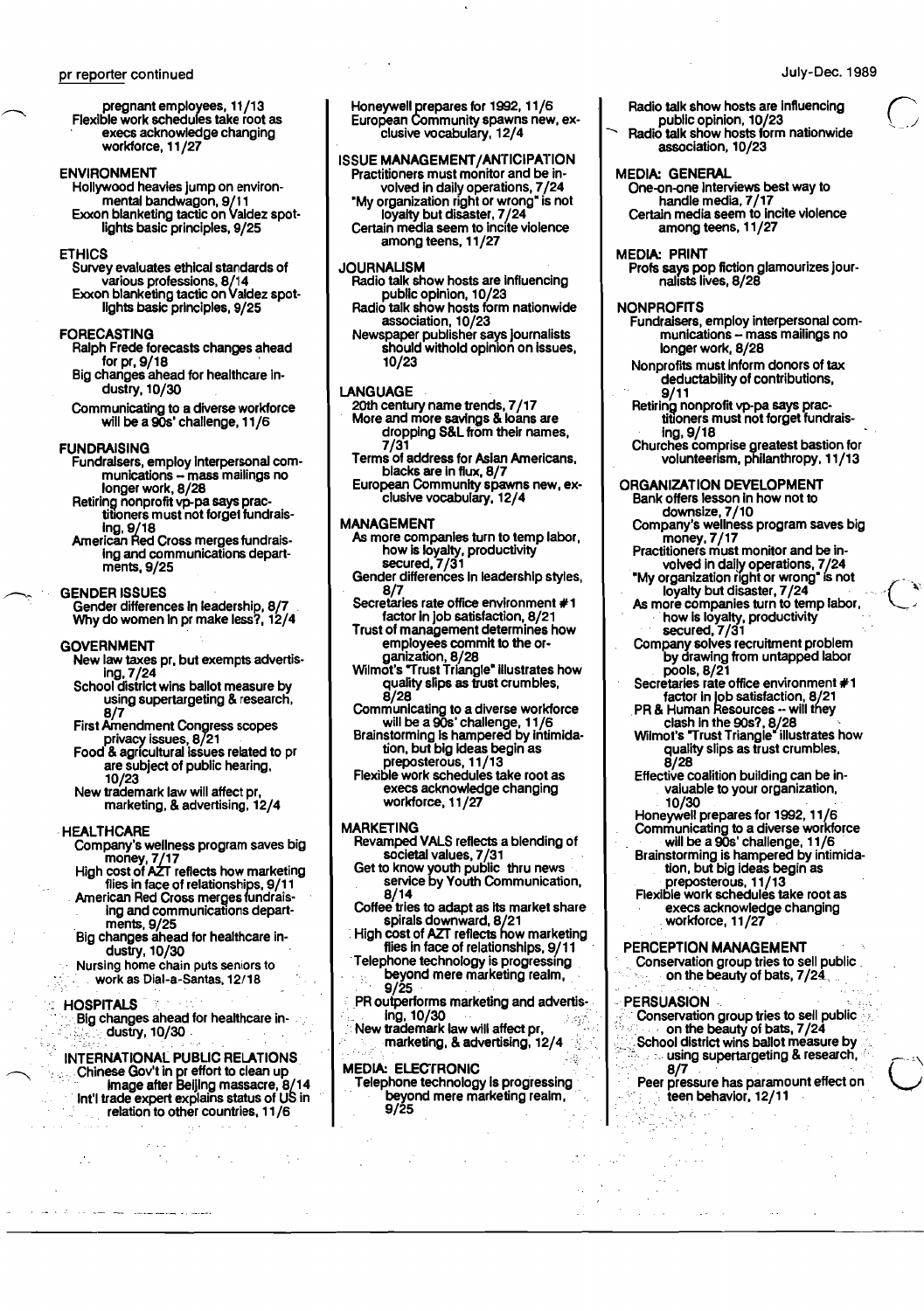- Corporate social responsibility includes commitment to financial success. 7/10
- First fallout of abortion war: corporate<br>contributions scrutinized, 7/17

Nonprofits must inform donors of tax deductability of contributions.

Churches comprise greatest bastion for volunteerism, philanthropy, 11/13<br>Why do major oil corporations invest in

the arts?, 12/11 Forbes lampoons Ben & Jerry's philanthropic efforts, 12/11

### **PRODUCTIVITY**

- As more companies turn to temp labor, how is loyalty, productivity secured, 7/31
- Nursing home chain puts seniors to work as Dial-a-Santas, 12/18

### **PSYCHOLOGY**

Risk perception linked to attitude be-<br>havior gap, 12/11

### **PUBLIC AFFAIRS**

- Corporate social responsibility includes commitment to financial success. 7/10 First Amendment Congress scopes
- privacy issues, 8/21 Integrating pr & pa, 8/28

### **PUBLIC OPINION**

- Customers prefer formal address from Customers prefer formal about 200 pm.<br>Customer service reps, 7/31<br>San Diego utility war suffers public infor-
- mation quagmire, 9/18<br>Radio talk show hosts are influencing
- public opinion, 10/23<br>New wave of lawsuits allow businesses,<br>gov't to sue private citizens, 12/18
- 

### PUBLIC RELATIONS & THE LAW

- Marriage may be in the works for PR &  $Law, 8/14$
- Law journal reveals changes in in-<br>fluence, moral standing of legal profession, 8/21
- California Bar offers public free courses<br>in basic law, 10/23
- New wave of lawsuits allow businesses, gov't to sue private citizens, 12/18

- PUBLIC RELATIONS: GENERAL<br>
in corporate public involvement, be<br>
upfront about motives, 7/10 "My organization right or wrong" is not
	- loyalty but disaster, 7/24<br>First European PR directory debuts,  $/31$
	- School district wins ballot measure by using supertargeting & research.  $8/7$
	- Retiring nonprofit vp-pa says practitioners must not forget fundrais-
- Exercise interesting the line of the state interesting the spot-<br>Exercise in the basic principles, 9/25
	- American Red Cross merges fundraising and communications departments, 9/25
- Now, about counseling your CEO...,<br>9/25
- P/25<br>California Bar offers public free courses<br>in basic law, 10/23<br>Food & agricultural issues related to pr
- are subject of public hearing. 10/23
- Detroit practitioners engage in the unusual, 11/13<br>Survey of CEO's crisis behavior shows
- 
- 
- 
- 
- 
- 11/20<br>New books in pr research and case<br>studies, 11/20<br>New trademark law will affect pr,<br>marketing, & advertising, 12/4<br>Forbes lampoons Ben & Jerry's<br>philanthropic efforts, 12/11<br>New wave of lawsuits allow businesses,<br>gov

## PUBLIC RELATIONS: PROFESSION

- Prominant practitioners tout "power<br>Prominant practitioners tout "power<br>broker" image, 7/10<br>Some practitioners, caught up in service, forget to "mind their store.", 7/10
- Firm uses dummies to break thru the clutter with clients, 7/17<br>Practitioners must monitor and be in-
- volved in daily operations, 7/24
- New law taxes pr, but exempts advertising, 7/24
- Marriage may be in the works for PR &
- ER & Human Resources -- will they<br>clash in the 90s?, 8/28<br>Integrating pr & pa, 8/28<br>Ralph Frede forecasts changes ahead
- 
- neiprinted to because one and the top of the state of the state of the state of the state of the state of the s<br>1989 PRSA Conference theme:
- 
- **Example 2018**<br>
"Creating Consensus from<br>
Diversity", 10/30<br>
PR outperforms marketing and advertising, 10/30
- PRSA expands professional development offerings, 10/30
- Marrying pr and research seems key
- Marrying pr and research seems  $\sim$ y<br>to upgrading the field, 11/13<br>Survey says pr profession stingy toward<br>pregnant employees, 11/13<br>PR exers remarks didn't score points
- 
- among practitioners, 12/4<br>Why do women in pr make less?, 12/4

### **PRSA**

- Walter Belson, past PRSA pres, dies,  $8/14$
- New edition of PRSA bibliography keeps up with latest pr lit, 8/28
- PRSA lists honors recipients, 9/18 1989 PRSA Conference theme:
- **Example one and the construction**<br>Crisis planning has less to do with<br>Crisis planning has less to do with<br>the media training than policy & structure
- 
- ture, 10/30
- PR outperforms marketing and advertis-
- 
- PR outperforms marked by and advertising<br>ing, 10/30<br>PRSA expands professional develop-<br>ment offerings, 10/30<br>PRSA elects 1990 officers, 10/30<br>PRSA appoints directors at large, 10/30

### PUBLICITY/PROMOTIONS In era of scandal, dead celebs may be only answer, 7/31

### **RELIGION**

Churches comprise greatest bastion for<br>volunteerism, philanthropy, 11/13

July-Dec. 1989

### **RESEARCH**

- Revamped VALS reflects a blending of societal values, 7/31
- Marrying pr and research seems key to upgrading the field, 11/13

### **SOCIAL ISSUES**

- First fallout of abortion war: corporate contributions scrutinized, 7/17 Terms of address for Asian Americans.
- blacks are in flux, 8/7
- Beer Institute & ex-Surgeon General<br>spar over alcohol advertising, 8/21
- First Amendment Congress scopes<br>privacy issues, 8/21
- Place relations may be not agenda item<br>for 1990s, 9/4<br>pri interview with David Duke reflects
- growing racial tension, 9/4<br>Hollywood heavies jump on environ-
- 
- mental bandwagon, 9/11<br>Employees value family time more than<br>rapid climb up career ladder, 9/11<br>Newspaper publisher says journalists<br>should withold opinion on issues,
- 10/23<br>Now KKK wants to be in charge of an
- "Adopt-A-Highway" program,  $10/23$
- Do natural carcinogens pose greater threat than chemical ones?, 11/13 Certain media seem to incite violence
- among teens, 11/27 Nursing home chain puts seniors to work as Dial-a-Santas, 12/18

### **SOCIAL RESPONSIBILITY**

- In corporate public involvement, be upfront about motives, 7/10
- Corporate social responsibility includes commitment to financial success, 7/10
- Allstate dresses wounds following or-
- dializational setback, 7/10<br>Outdoor catalogue practices en-<br>lightened self interest, 8/14
- Banking trend allows customers to invest with their consciences, 9/25
- 
- vest with their consciences, 9/25<br>Churches comprise greatest bastion for<br>volunteerism, philanthropy, 11/13<br>Certain media seem to incite violence<br>among teens, 11/27<br>Why do major oil corporations invest in<br>the arts?, 12/11
- 
- Forbes lampoons Ben & Jerry's philanthropic efforts, 12/11

### SURVEY OF THE PROFESSION

prr 25th Annual Salary Survey, 10/16

Dairy industry's hormone issue raises

question of who controls science &

### **TECHNOLOGY** Telephone technology is progressing<br>Telephone technology is progressing

 $9/25$ 

tech, 10/23